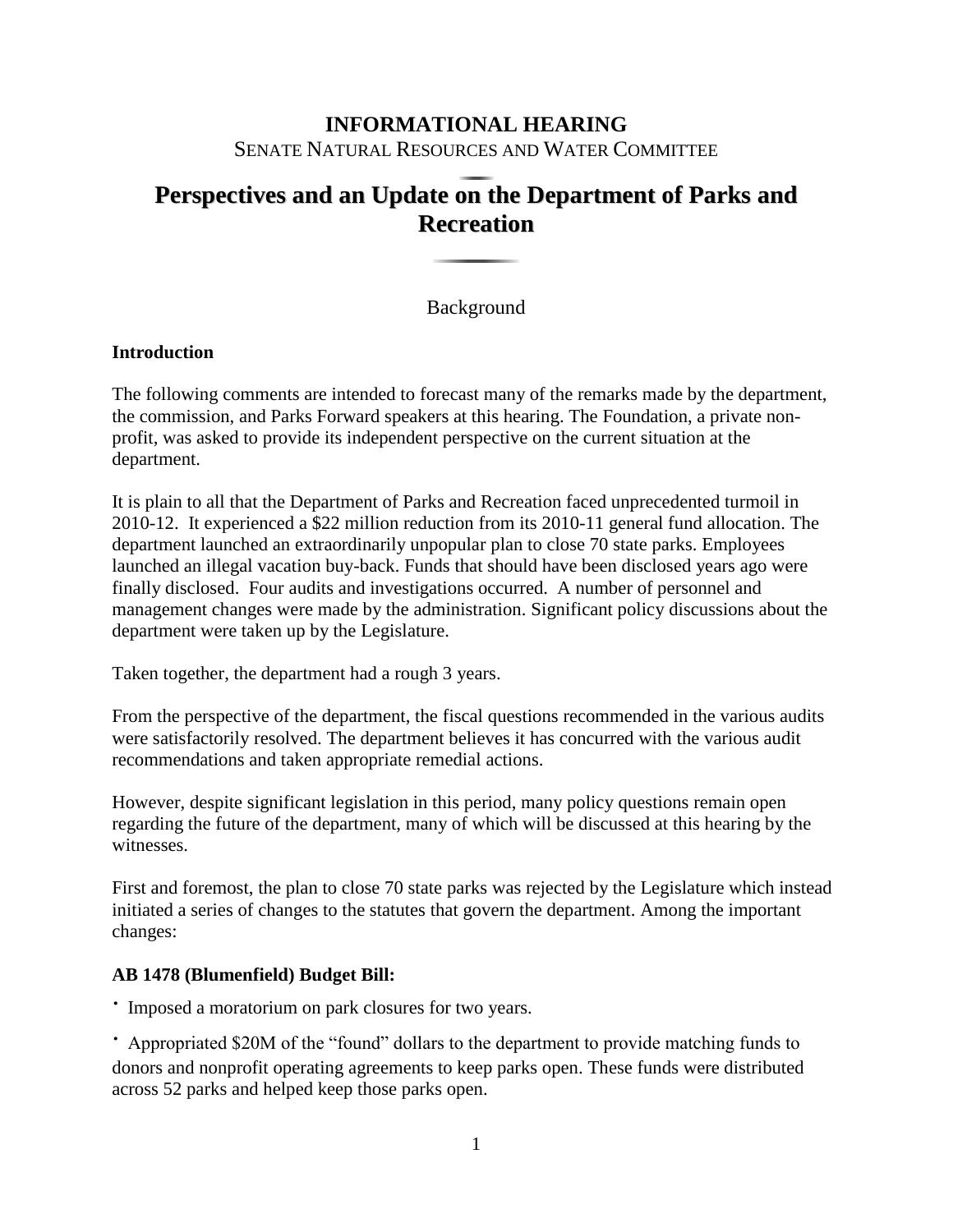∙ Added legislative ex officio members to California State Parks and Recreation Commission; added duties to CSPRC.

∙ Created new revenue generation program with two working accounts: an Enterprise Fund for working capital projects that would increase the department's revenue and a revenue generation incentives subaccount. Both of these accounts, as well as the moratorium, will sunset this year.

#### **AB 1589 (Huffman):**

∙ Required new master plan for state parks

∙ Suggested that an expert commission be formed to make independent recommendations to the Governor and the Legislature on long term sustainability of state parks, which is now known as the Parks Forward Commission whose report is due later this year

∙ Authorized tax deductible contributions over and above the price of annual parks pass

∙ Required a prioritized action plan by DPR on revenue generation

#### **SB 1018 (Leno):**

∙ Created new revenue generation procedures that allow for sharing between DPR and districts of new revenues; also authorizes new state parks license plate.

*Important Note: Three of these statutory changes had sunset clauses to terminate at the end of this year. The Legislature will need to consider whether or not to extend these sunsets. Two of them (moratorium on closures and the enterprise fund for sharing revenues between the department and the districts) are proposed for extension in a bill by Asm. Anthony Rendon. The other may be considered either in the context of the budget or in amendments to a policy bill along with any appropriate amendments.* 

#### **Other Legislative Action.**

In addition to the statutes developed as a reaction to the funding and closure crisis, the two policy committees, Senate Natural Resources and Water and Assembly Water, Parks and Wildlife, have asked the California Research Bureau (CRB) for assistance in looking at several questions described in the memo from the CRB that is in the hearing packet.

The first report on budget is in the packets for this meeting and is on the CRB website.

Report Highlights:

• Although the General Fund portion of DPR's state operations Support budget has been volatile, the total amount of General Fund increased 16 percent in real dollars over the last 20 years. Parkgenerated revenue has grown less than General Fund.

• The state operations Support budget increased over the past 20 years, although the composition of the Support budget changed: General Fund decreased from 38 to 31 percent; park generated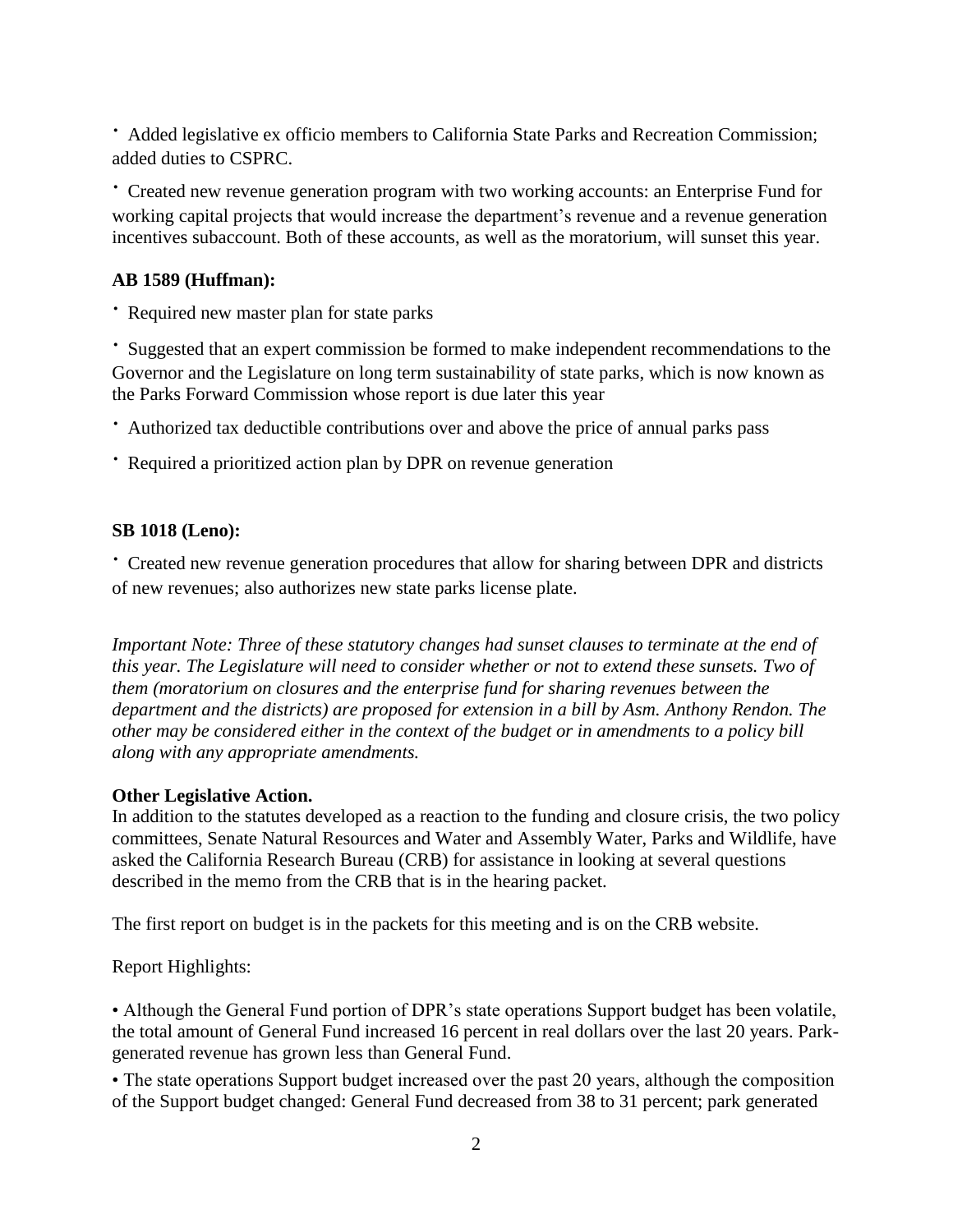revenue declined from 45 to 35 percent, and special funds increased from 17 to 34 percent. Growth in Special Funds accounts for most of the increase in the Support budget.

•Of the fifty states, California spends the most on and earns the most revenue from its park system. However, it falls to the mid-range on spending in support of the park system on a peracre basis. It falls further behind other states in the amount of park-generated revenue on a percapita and per-acre basis. States that do well in generating revenue in their parks tend to be smaller and to have smaller park systems, mission statements that encourage economic development, or dedicated funding sources.

• California Department of Finance (DOF) budget data and cross-state comparisons suggest that the most promising source of additional funding for California State Parks might be parkgenerated revenue.

The second CRB report on approaches to revenue generation should be available within a few days.

## **Department of Parks and Recreation**

The Governor's budget proposes an increase to the department of \$14 million for operations and \$40 million for deferred maintenance. While DPR openly acknowledges that it still faces many challenges, the last several months have seen considerable action on the following:

•Adopted first revenue generation targets in January, 2013 and shared incentive payments with successful districts by making payments into the Enterprise Fund.

•Utilized seasonal employees to help immediately generate revenue.

•Pilot projects to deploy new technologies to enhance fee collection and social media outreach. A system-wide RFP is being considered that would include centralized transaction processing, real-time data on visitors, secure credit card transactions, and other capabilities.

•Created  $150<sup>th</sup>$  Anniversary events and \$150 annual pass for this celebration year.

•Created other annual passes on a regional basis and for surf beaches, Bay Area parks, and historic parks.

•Created first per-park cost estimates to meet budget control language.

•Improving how it tracks expenditures and the cost of providing services at each park, not on a district basis.

•Created a new Marketing and Business Development unit.

•Open acknowledgement that DPR does not collect appropriate visitor data, use it effectively, or make decisions based on improving the fiscal health of the department.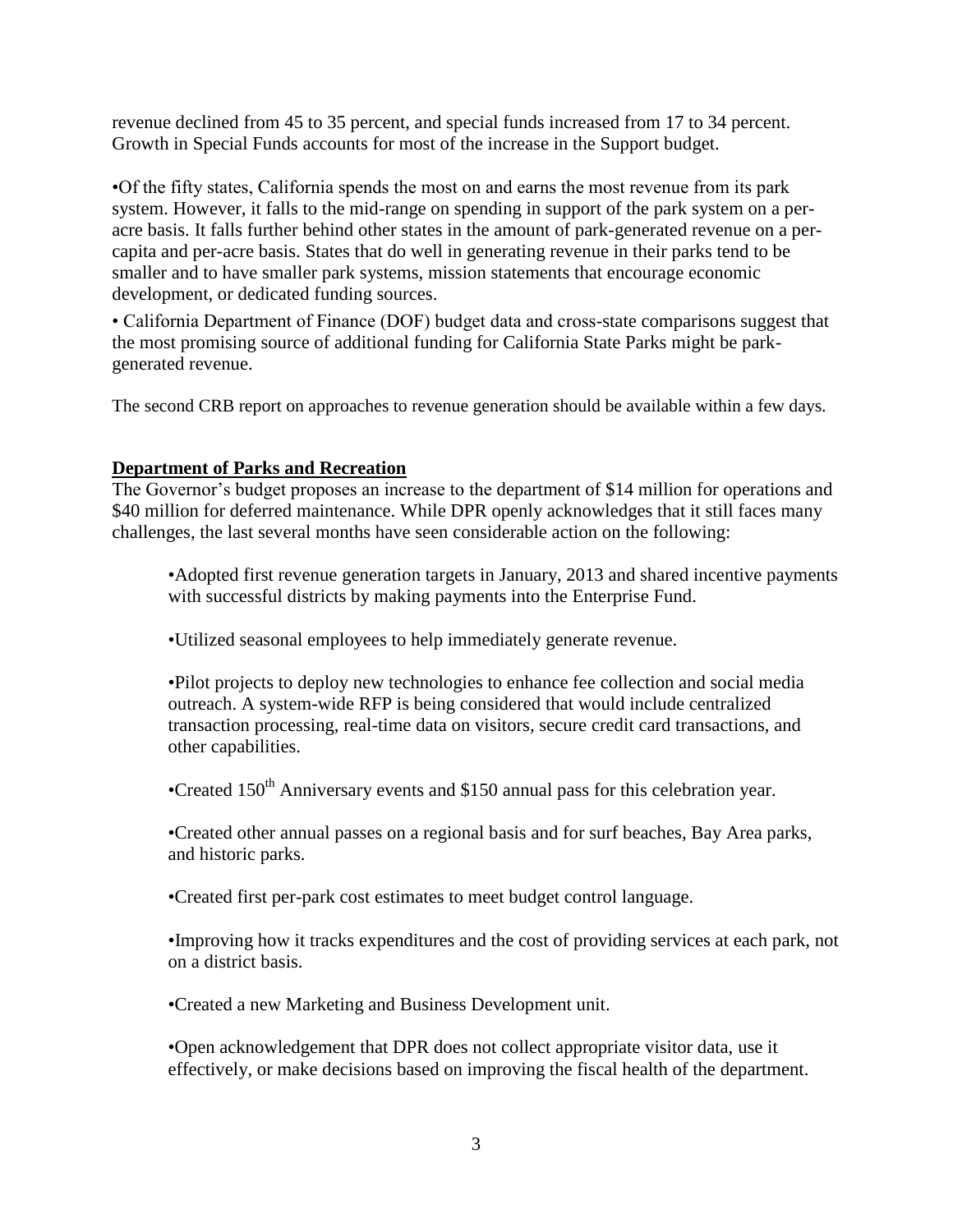•Still working on cell phone tower revenue potential

•Deferred Maintenance—Created a prioritized list of projects totaling \$250 million compared to the larger backlog of more than \$1 billion. DPR is working on refining the cost estimates of all projects. This is an area that will require significant work by the department. The FTI consultant report found that even the \$250 million prioritized list lacked verification and documentation needed for cost estimates.

•Cabin and camping improvements at 8 state parks, including in San Luis Obispo, Marin, Humboldt, Santa Cruz, and Los Angeles Counties.

• Fees. Launched new fee collection program as part of the revenue generation program. Established variable fee schedules with some hourly pricing pilot projects.

*Note: The department's fee collection efforts, a key part of the revenue generation program, are of keen interest to numerous entities including Parks Forward, the CRB, and the CSPRC, not to mention many legislators. The overall challenge is how to manage this effort successfully--most agree this is the best opportunity for DPR to help itself financially in the face of uncertain General Fund support--while at the same time reducing or even eliminating fees at parks that do not offer enhanced visitor services such as camping, restrooms, lodging, or other amenities. An example of this occurs at basically unimproved state parks on the coast where the Coastal Commission is seeking support for its role of safeguarding public access to the coast which, in its view, argues against high fees. This is somewhat of an open issue that the two agencies are trying to resolve. It is likely that the fee collection effort will be the subject of further review by the above-mentioned groups among others.* 

#### **California Parks and Recreation Commission**

Under the leadership of its chairman, Ernest Chung, (whose appointment was unanimously confirmed last week by the Senate), the CSPRC has taken several steps to re-establish its statutory role which had languished somewhat over the years. The CSPRC is re-instating its annual reports to the Legislature which had not been done since 2009. It is expanding its regular meetings to broaden its understanding of the department and the issues that confront it.

It is working closely with the department on the revenue generation program, the department's budget, and several programmatic issues on which the department needs public input and support including vetting criteria for prioritizing deferred maintenance projects, and improving park access and relevancy to underserved communities, among others.

It is particularly worth noting that the CPRC sees itself as the statutory public forum for individuals to participate in questions affecting the department, and it is worth considering ways further to strengthen that role, perhaps in the area of establishing policies for fees.

The CSPRC has scheduled public workshops at its meetings with the department on the budget, the deferred maintenance backlog, the revenue generation program and other topics. It is also closely tracking the work of the Parks Forward Commission which regularly has updated the commission, again at the public meetings of the CSPRC.